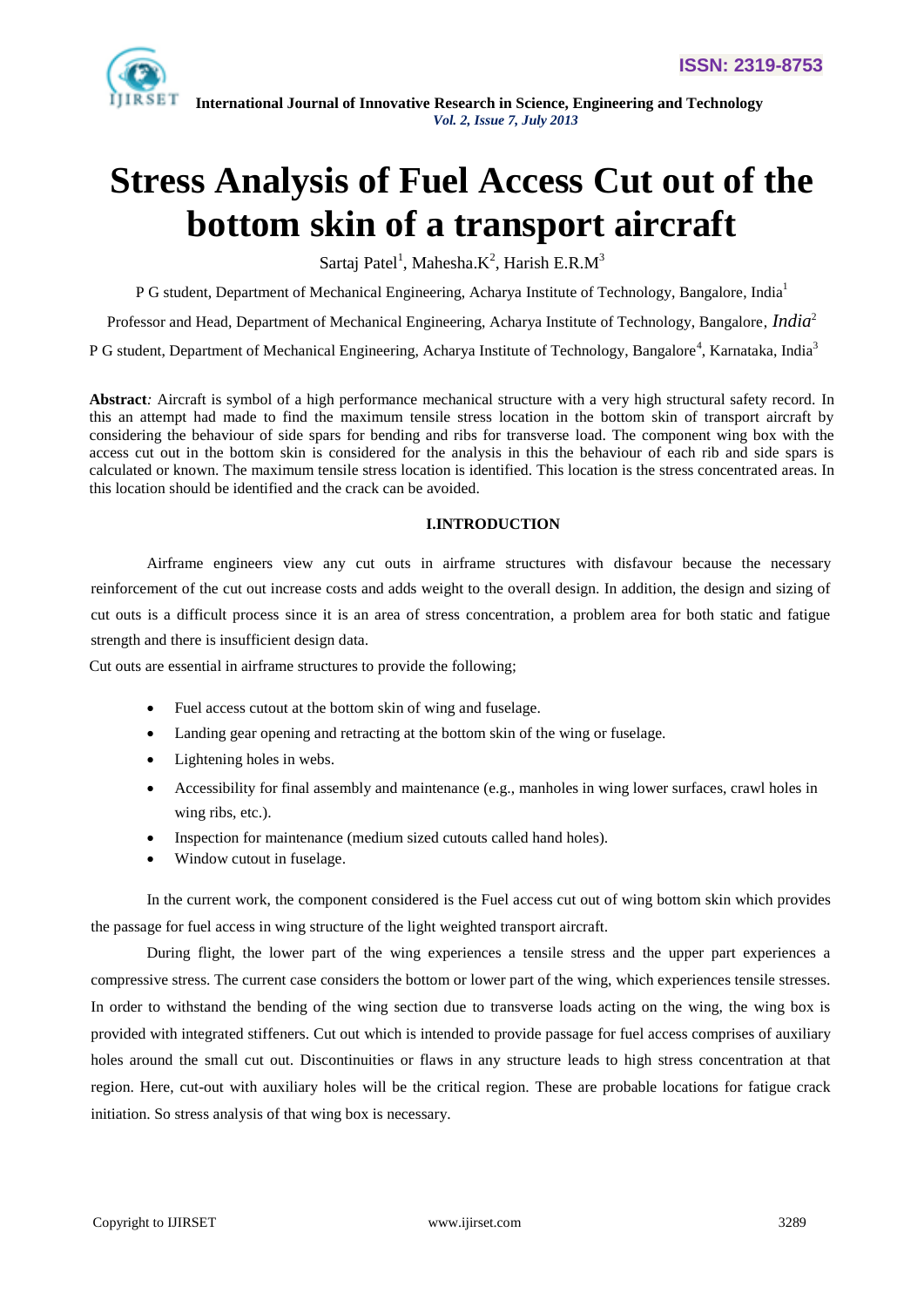

#### **II. GEOMETRICAL CONFIGURATION**



Fig.2.1 Bottom skin of the fuel access cutout



Fig 2.2: Top Skin of Fuel Access cut out



Fig 2.3: Rib of Fuel Access cut out Fig 2.4: Spar of Fuel Access cut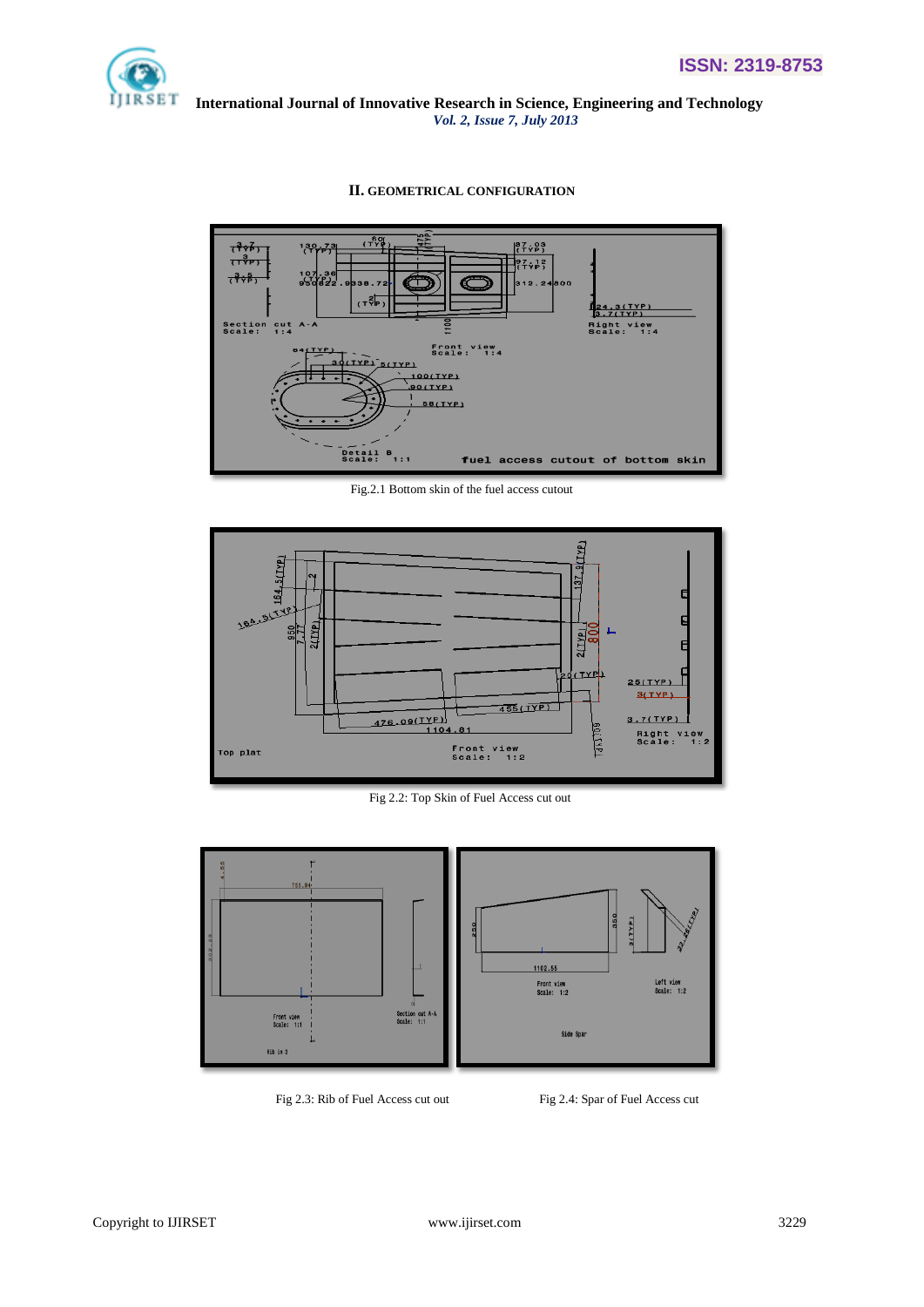

 **International Journal of Innovative Research in Science, Engineering and Technology**  *Vol. 2, Issue 7, July 2013*



Fig 2.5 CAD part of Fuel Access cut out of Wing Bottom skin

Fuel access cut out of wing bottom skin consist in the bottom skin<sup>2.1</sup> two capsule holes of large diameter for the access of the fuel from the tank. Small (auxiliary) holes around the cut outs of the tank are made for the revitation, revetes for the fixing of required accessories and also consists of the two sides spars for the bending load carrying as shown in the figure 2.4 and one top side plate<sup>2.2</sup> for the bending, it has three ribs across the position in the fuel tank for the transverse load carry as show in figure 2.3. A CAD part of assembled section is shown below figure3.5. Bottom skin and top plates consists of stringers in longitudinal direction to increase the strength of plates, there are shown on the plates as above.

#### **III.MATERIAL SPECIFICATION**

Selection of aircraft materials depends on any considerations, which can in general be categorized as cost and structural performance. Cost includes initial material cost, manufacturing cost and maintenance cost. The key material properties that are pertinent to maintenance cost and structural performance are: density, stiffness, strength, durability, damage tolerance, corrosion.

The material considered for the lug part of the structure is Aluminium Alloy – 2024-T351**,** with the following properties.

- 1. Young's Modulus,  $E = 72400N/mm^2$
- 2. Poison's Ratio,  $\mu = 0.3$

.

3. Ultimate Strength,  $\delta_u = 503.7 \text{N/mm}^2$ 

# **IV.LOADS ON THE FUEL ACCESS CUT OUT OF WING BOTTOM SKIN**

Most of the wing bending is carried by the spars in the wing structure. The maximum bending moment occurs at the root of the spar where wing and fuselage components will be attached to each other. The load calculation for the Fuel access cutout of wing bottom skin is described in the next section.

# *A:* **Load calculation for the fuel access cutout of wing bottom skin**

The load experienced by the wing box is obtained as follows:

Weight of the Aircraft structure =15696N

Load factor  $=3.0 g$ 

Factor of safety  $= 1.5$ 

Copyright to IJIRSET [www.ijirset.com](http://www.ijirset.com/) 3230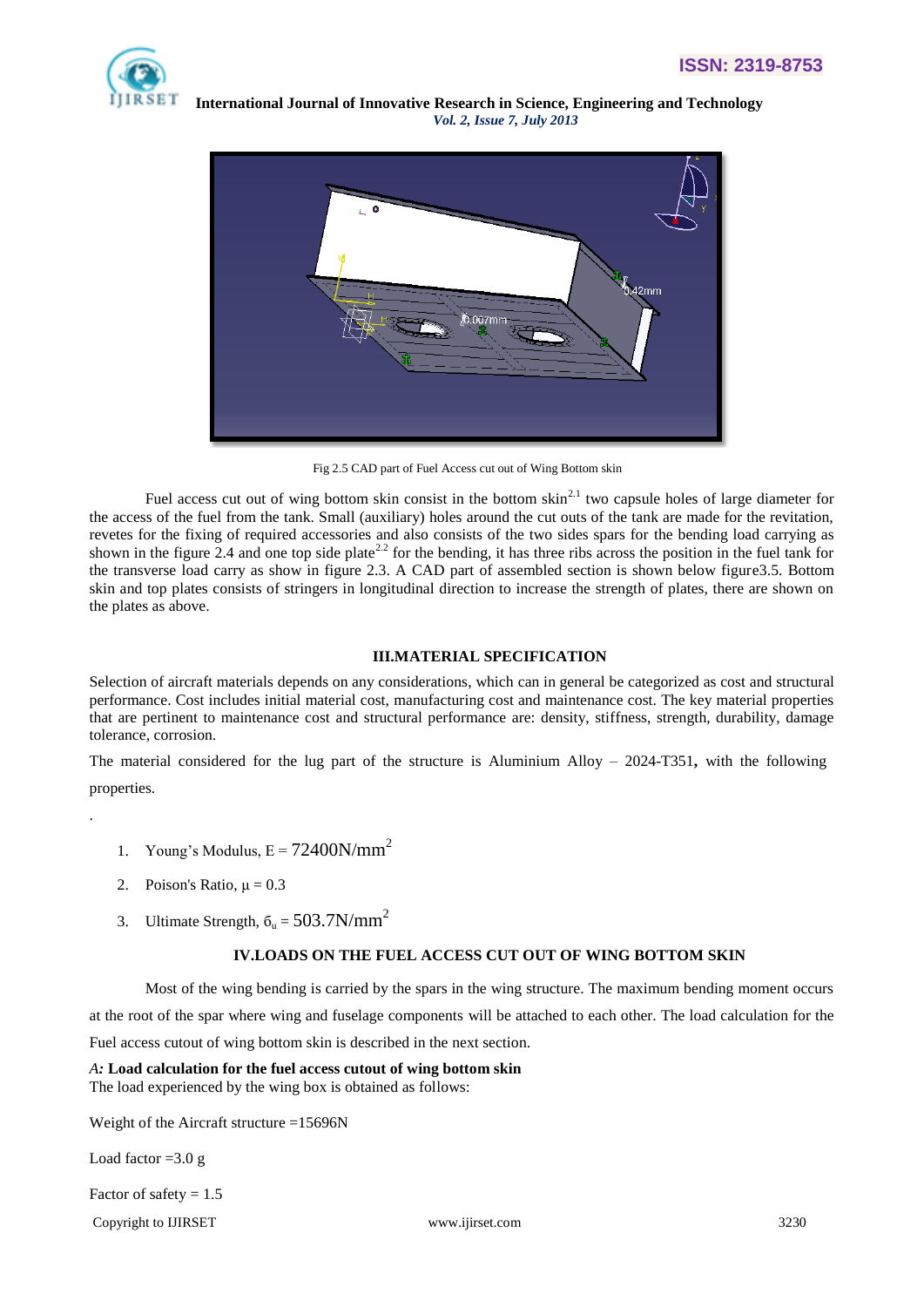

Total load =15696\*4.5 = 70632N

Lift load acting on the wing =80% of total load =70632 $*0.8$ =56505.6N

Load acting on each wing =56505.6/2=28252.8N

Span of the wing  $= 3000$  mm

Location of resultant load from the root of the wing  $= 1250$  mm

Bending moment at the root =  $2880*1250 = 3.53x10^7$ N-mm

Load to be applied at the end of the wing box considered for the analysis =  $3.53 \times 10^{7}/168$ 

 $= 20959.05N$ 

Total Edge length of the component where load is applied = 1851.4 mm

Total UDL load applied for the component = 20959.05/1851.4

 $= 11.31$  N/mm

#### **V.FINITE ELEMENT ANALYSIS**

# *A: Introduction to FEA approach*

The finite element method (FEM) is a numerical technique for solving problems which are described by partial differential equations or can be formulated as functional minimization. A domain of interest is represented as an assembly of finite elements. Approximating functions in finite elements are determined in terms of nodal values of a physical field which is sought. A continuous physical problem is transformed into a discretized finite element problem with unknown nodal values. For a linear problem, a system of linear algebraic equations should be solved. Values inside finite elements can be recovered using nodal values.

#### *B: The different stages of finite element analysis*

The software used for the analysis of the Landing gear lug attachment joint in an airframe is MSC. Patran  $\&$ MSC.Nastran. The stages involved in FEM are shown in the figure below



As per the design calculations from the previous section the dimensions of the fuel access cutout of the wing bottom skin. All other dimensions of the complete assembly of the structure are as per the description provided in the previous section in the problem definition chapter. A finite element model is the complete idealization of the entire structural problem including the node location, the element, physical and material properties, loads and boundary conditions. The purpose the finite element model is to make a model that behaves mathematically as being modelled and creates appropriate input files for the different finite element solvers. In Finite Elements libraries, selected 4 Nodded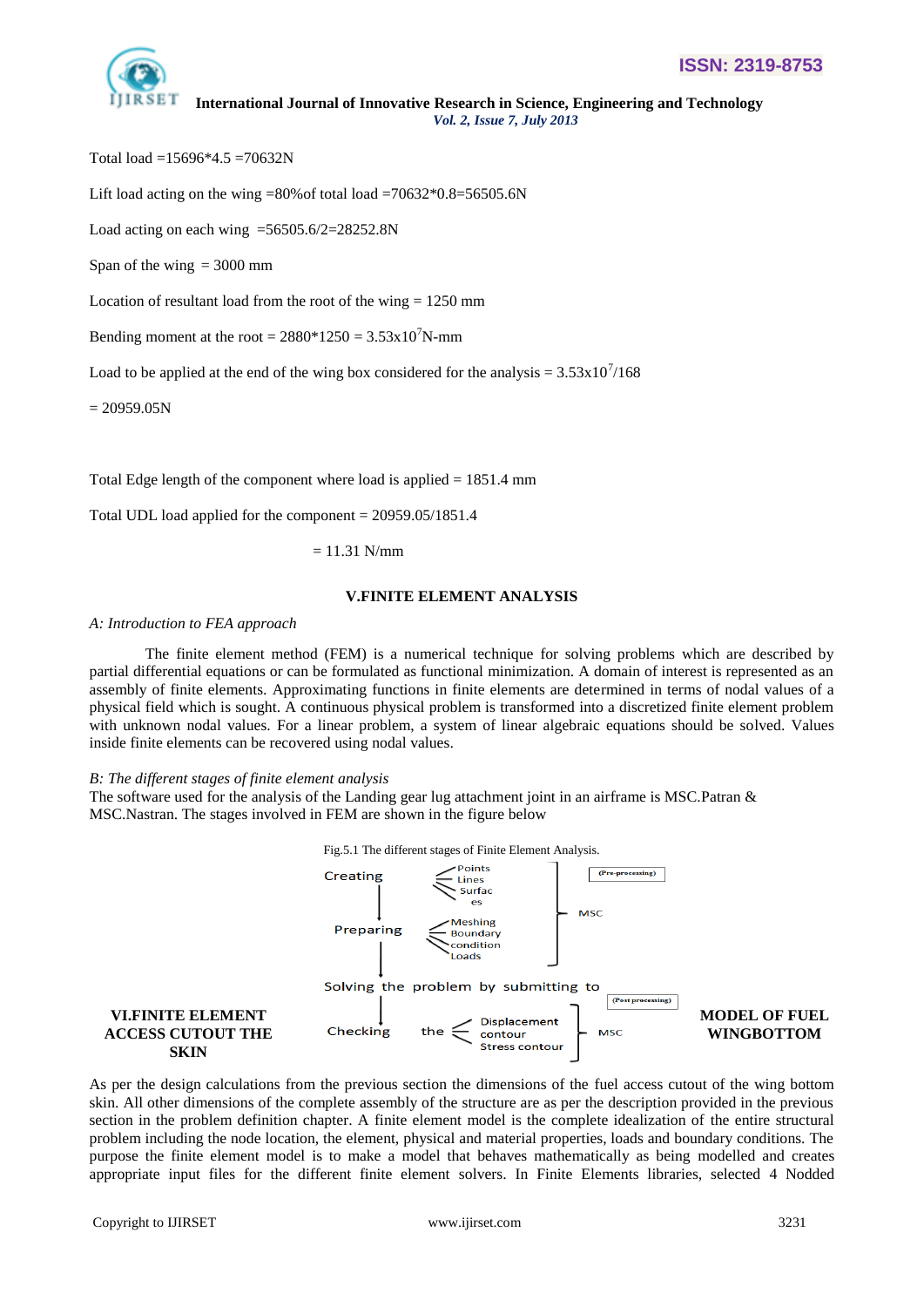

QUADRILATERAL Shell Element (QUAD4). In this Geometrical model for available surface area, chosen for formulation of FE Model, reason was flow of displacement and stiffness.



Fig.6.1 3Noded TRIA Shell Element And 4Noded Quadrilateral Shell element.

FE model of the wing fuselage Lug attachment bracket is as shown in Figure 5.4 Meshing is carried out by using CQUAD4 and CTRIA3 shell elements. Triangular elements are used for the transition between the coarser mesh to finer mesh.



Fig.6.2 Finite element (FE) model of the fuel access cutout of the wing bottom skin.

# **VII.LOADS AND BOUNDARY CONDITIONS**

The loads and boundary conditions along with the finite element model are shown in the figure 7.1. A load 11.31 N/mm of is introduced at one end of the spar beam. This load will essentially create the required bending moment at the root.

The top and bottom auxiliary holes of the Fuel access cutout of wing bottom skin are constrained with all six degrees of freedom at the semicircular circumferential region.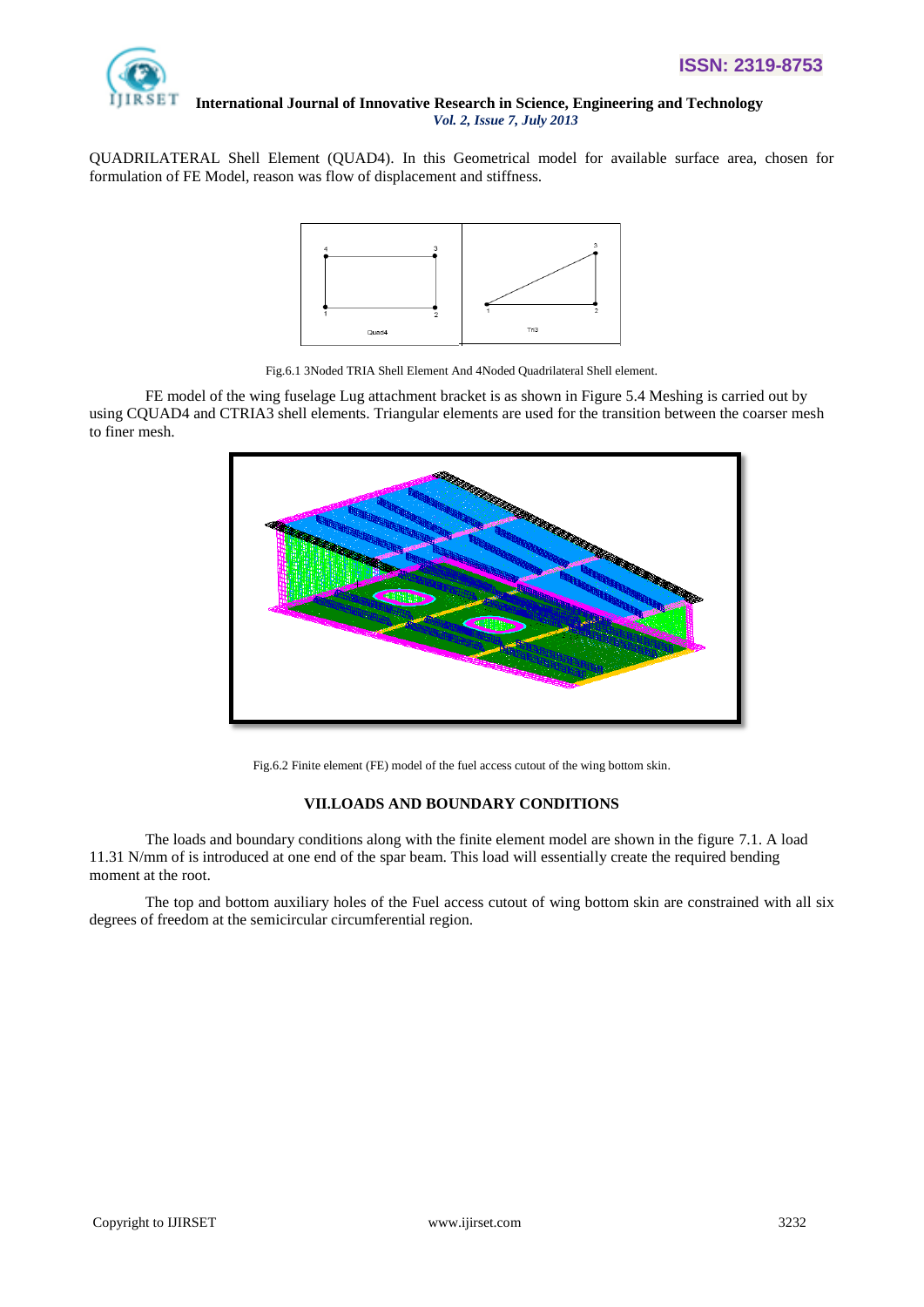



Fig.7.1 Load and Boundary conditions applied to the fuel access cutout of the wing bottom skin.

# **VIII.FINITE ELEMENT MODELLING AND STRESS ANALYSIS OF THE FUEL ACCESS CUTOUT OF WING BOTTOM SKIN**

The stress values at the Fuel access Cutout of wing bottom skin and the displacement contours are shown in the figures 8.1 (figure 8.5 shows the close up view of maximum stress at hole) and figures 8.6 respectively. A maximum stress of 108.891N/mm<sup>2</sup> is observed at the small hole (auxiliary) section. Ultimate strength of Aluminium Alloy – 2024-T351 is 503.7N/mm<sup>2</sup> **.** Here max. Stress is less than the ultimate strength of structure; therefore we can say structure is safe for applied load. (I.e. Fuel access Cutout of wing bottom skin edge load is  $20.954 \times e^{3}N$ ).

When the Stress is greater than or equal to the ultimate strength of structure than material is going to fail. A maximum displacement of 9.55mm at the free end of the structure can be observed from the displacement contour in the figure 8.6.



Fig 8.1 Figure Showing Maximum Stresses of the fuel access cutout of the wing bottom skin.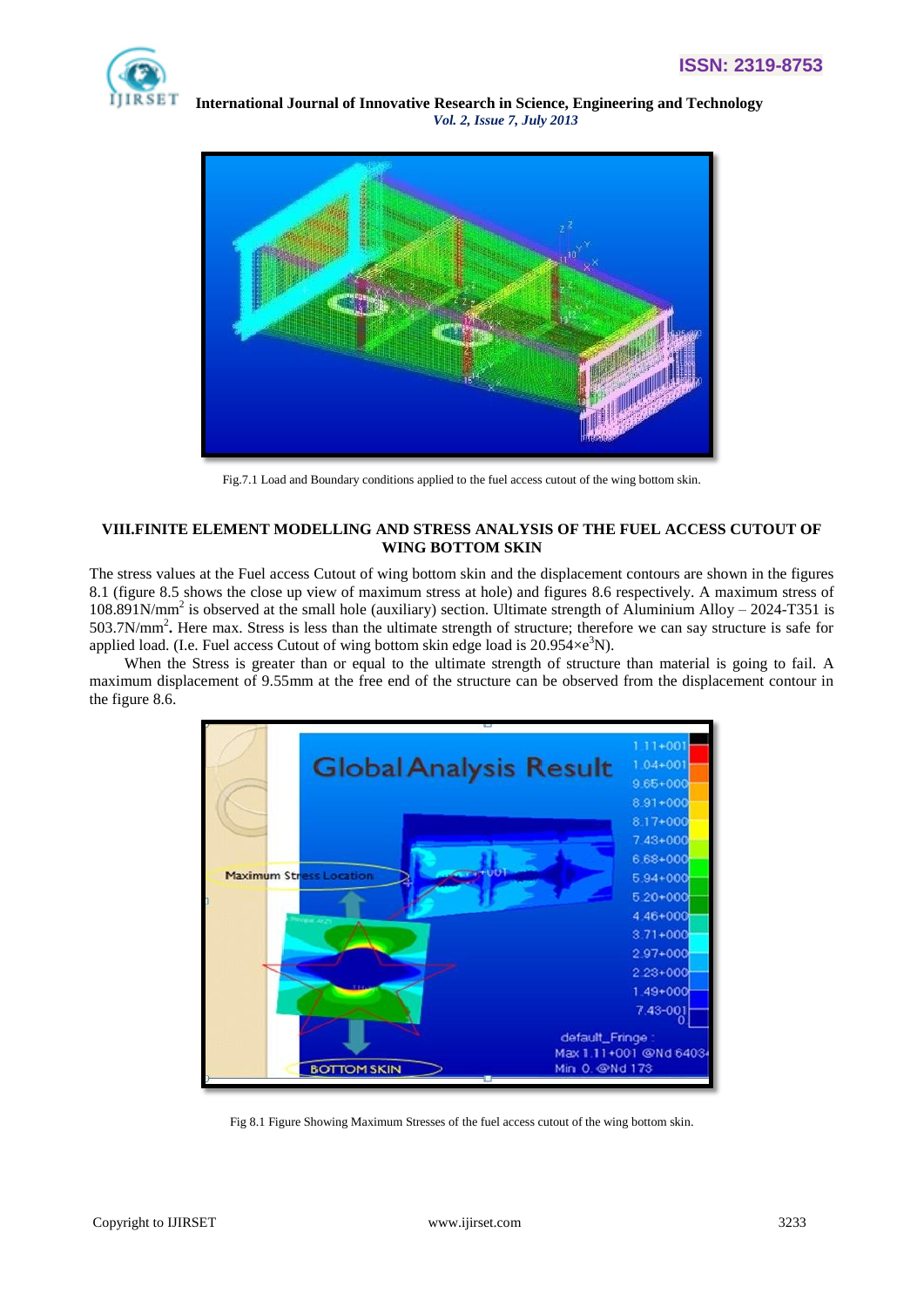

 $\mathsf{r}$ 

#### **International Journal of Innovative Research in Science, Engineering and Technology**  *Vol. 2, Issue 7, July 2013*

Table 8.1 convergence requirements Fig 8.2 Graph of the Final Convergence of the Stress Values

| No. of<br>iterations | $\sigma_{\text{max}}(N/mm^2)$ |                        |            |  |                 |   |           |
|----------------------|-------------------------------|------------------------|------------|--|-----------------|---|-----------|
| $\mathbf{0}$         | $\mathbf{0}$                  |                        |            |  | <b>Y-Values</b> |   |           |
| 1                    | 103.986                       |                        | 110<br>109 |  |                 |   |           |
| $\overline{2}$       | 106.929                       |                        | 108        |  |                 |   |           |
| 3                    | 108.899                       | Maximum Stress (N/mm2) | 107<br>106 |  |                 |   | +Y-Values |
| $\overline{4}$       | 108.899                       |                        | 105<br>104 |  |                 |   |           |
| 5                    | 108.899                       |                        | 103        |  |                 |   |           |
|                      |                               |                        |            |  |                 | ۰ |           |

Table 8.1 shows the convergence criteria of Fuel access cutout of a wing Bottom skin. It useful to convert from coarser mesh to fine mesh. In each and every iteration number of element will increases gradually, due to increasing in the number of elements, size of the element will decreases and stress concentration will also reach the exact value of the structure. At certain level it will be constant as shown in the graph 8.2.In this process for iterations have got same answer as shown in table 8.1. By using these iterations we can select the accurate maximum stress in Fuel access cutout of a wing Bottom skin.



Fig.8.4 Stress contour at the the fue<sup>l</sup> access cutout of the wing bottom skin.



Fig 8.5: close up view of the stress contour the fuel access cutout of the wing bottom skin.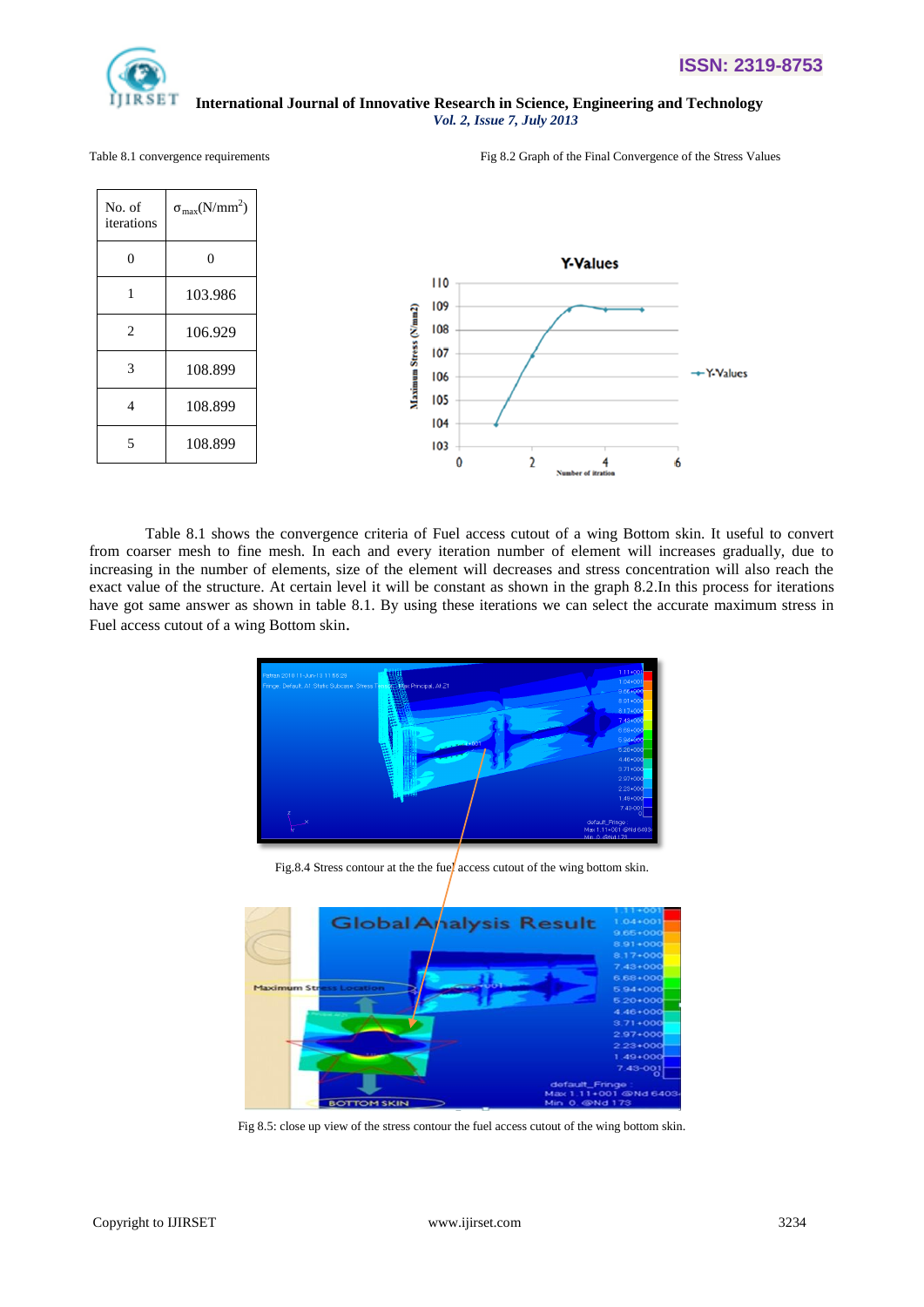



Fig.8.6 Max. Displacement in Fuel access cutout of wing bottom skin

#### **9. RESULTS AND DISCUSSIONS**

The stress contour indicates a maximum stress of  $108.891N/mm<sup>2</sup>$  at fuel access cutout of wing bottom skin as shown in the figure 8.1. The maximum stress value obtained is within the yield strength of the material. The point of maximum stress is the possible location of crack initiation in the structure due to fatigue loading.

#### **10. CONCLUSIONS**

- Stress analysis of the fuel access cutout of wing bottom skin is carried out and maximum tensile stress.
- FEM approach is followed for the stress analysis of the fuel access cutout of wing bottom skin .A validation for FEM approach is carried out by considering a plate with a circular hole.
- Maximum tensile stress of 108.891N/mm<sup>2</sup> is observed in the fuel access cutout of wing bottom skin.
- Several iterations are carried out to obtain a mesh independent value for the maximum stress.
- A fatigue crack normally initiates from the location maximum tensile stress in the structure.
- $\bullet$

#### **ACKNOWLEDGEMENT**

The analytical work was conducted Bangalore Aircraft Industries Private Limited, the author gratefully acknowledge their support The author also would like to thank K E Girlish(DIRECTOR, BAIL) for providing expert guidance and advice for the analytical work. Addition the author would like to thank theto Dr. Mahesha.K. Professor and Head of the Department, Mechanical Engineering, Acharya Institute of Technology, Bangalore.

#### **REFERENCES**

[1] National transport safety board, Washington DC*, "Aircraft accident report-Fairchild* F-27B". N4905, Pedro Bay, Alaska; December 2, 1968.

- [2] Richard A Everett Jr., "The effects of load sequencing on the fatigue life of 2024-T3 Aluminium alloy". International Journal of Fatigue, Volume 19, Issue 93, June 1997, pages 289-293.
- [3] Dr.M.Neubauer, G.Gunther*, "Aircraft loads", Aging Aircraft Fleets: Structural and Other Subsystem Aspects,* Bulgaria. 13-16 November 2000, pages 9:1-19.
- [4] A.K. Vasudevan, K. Sadananda and G. Glinka*, Critical parameters for fatigue damage.* V International Journal of Fatigue, Volume 23, 2001, pages 539–55
- [5] Weicheng Cui, "A state-of-the-art review on fatigue life prediction methods for metal structures". Journal of Marine Science and Technology, January 7, 2002, pages 7:43-56.